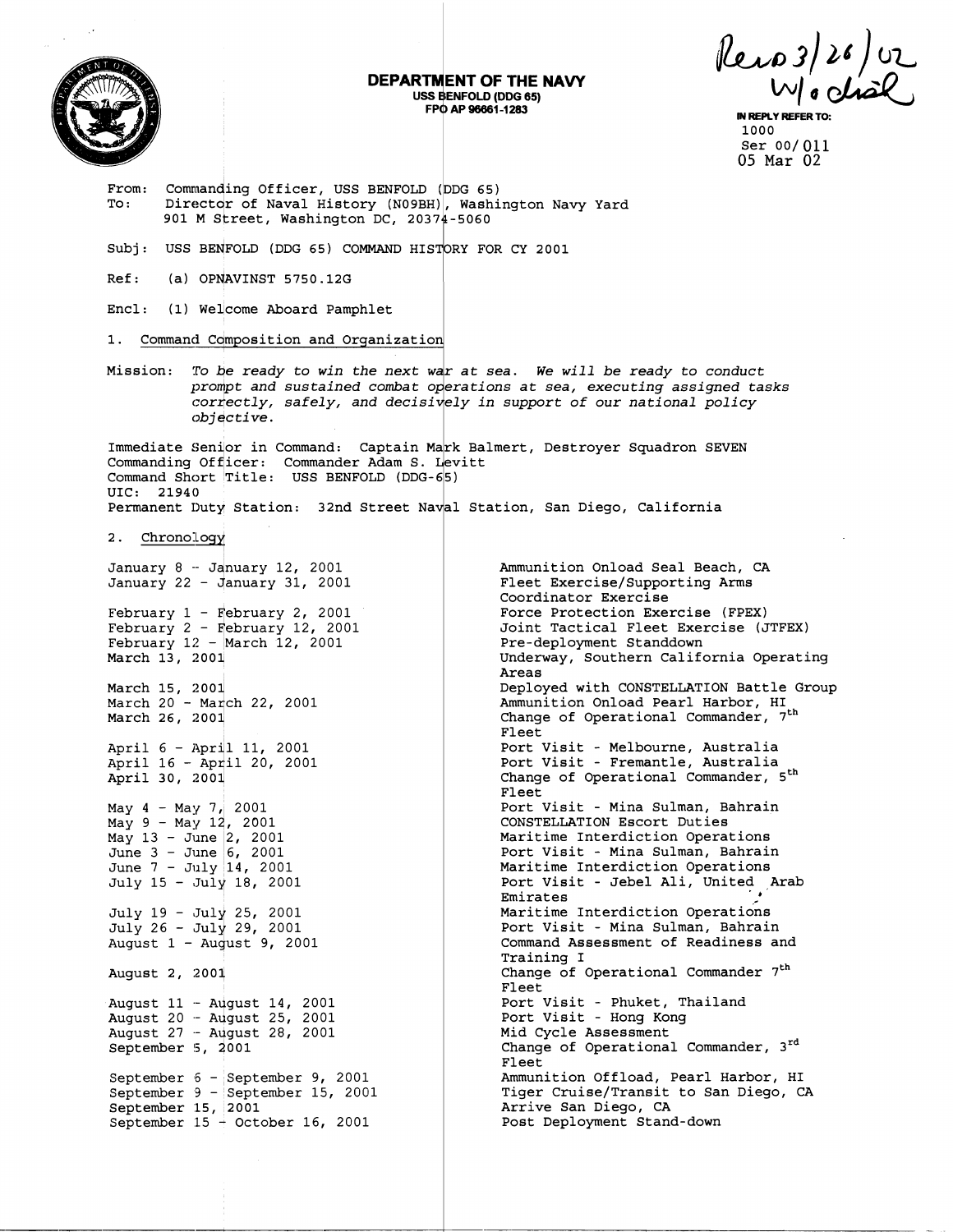Subj : USS BEYFOLD (DDG **65)** COMMAND HISTORY FOR CY **<sup>2001</sup>**

| October 18, 2001                    | Underway, Southern California Operating<br>Areas                     |
|-------------------------------------|----------------------------------------------------------------------|
| November 6, 2001                    | Underway Board of Inspection and Survey<br>Preparations              |
| November $13 -$ November $15.2001$  | Board of Inspection and Survey Rehearsal                             |
| November 26 - November 30, 2001     | Board of Inspection and Survey                                       |
| November 27, 2001                   | Underway Material Inspection                                         |
| December $1 -$ December 4, 2001     | Transit to Everett, WA                                               |
| December $3 -$ December 22, 2001    | Pacific Northwest Air Defense Picket<br>Ship (Operation NOBLE EAGLE) |
| December $5$ - December 17, 2001    | Inport Everett, WA                                                   |
| December 14, 2001                   | Planned Maintenance System<br>Stand-down                             |
| December 18 - December 22, 2001     | Transit to San Diego, CA                                             |
| December 30, 2001- January 21, 2002 | Holiday Stand-down                                                   |

**3.** Narrative

BENFOLD upheld her reputation as "The Best Damn Ship in the Navy" in 2001. He<br>unparalleled warfighting capabilities and combat readiness earned her the Commander Destroyer Squadron SEVEN Battle Efficiency Award for 2001, the COMNAVSURFPAC Safety Award, the CINCPACFLT Golden Anchor Award, and the Silver and Gold Warrior Spirit Awards for quhlifying all E-5 and above Surface Warfare Specialists/Officers. BENFOLD upheld her reputation as "The Best Damn Ship in the Navy" in 2001. Her

BENFOLD sustained her excellent reputation throughout year with superlative performances during Fleet Exercise (FLEETEX), Joint Training Force Exercise (JTFEX) ing Western Pacific/Arabian Gulf Depl<br>or excellence in every mission area. **<sup>2</sup>**Gulf Deployment. BENFOLD continues to set

Designated the Alternate Air Defense Commander for the CONSTELLATION Battle Group, BENFOLD rapidly assume Battle Group-wide responsibilities and maintained a Group, BENFOLD rapidly assume Battle Gro<br>coherent and comprehensive air-defense p<br>Group's air defense training culminated Group's air defense training culminated in BENFOLD's flawless execution as Offic<br>Tactical Command (OTC) for a short-notice, multi-ship, multiple missile firing exercise at a low-altitude supersonic target. BENFOLD's Air Defense expertise and unparalleled material readiness was critical to the safe and picture-perfect executi<br>of this complex exercise. BENFOLD also filled role as Air Defense Commander during HERN WATCH to enforce United Nations sanctions against Iraq. icture on multiple occasions. The Battle in BENFOLD's flawless execution as Officer in unparalleled material readiness was critical to the safe and picture-perfect execution

During the CONSTELLATION Battle  $\Phi$ roup's transit home from the Arabian Gulf, BENFOLD assumed duties as Air Defense Commander. In this role, BENFOLD planned and BENFOLD assumed duties as Air Defense Commander. In this role, BENFOLD planned a<br>executed a comprehensive, short-notice, two-day, dual-carrier, power projection demonstration off the coast of China. 3NFOLDfs tactical prowess was also clearly evident by her phenomenal ability to defend both the CONSTELLATION Battle Group and the airspace surrounding the Southern California Coast during the initial phases of Operation NOBLE EAGLE immediately following the attacks of September 11, 2001. Upon return from deployment, BENFOLD was immediately assigned duties as the Ready-For-Sea return from deployment, BENFOLD was immediately assigned duties as the Ready-For-Sea<br>Air Defense ship and later served as the Pacific Northwest Air Defense Picket Ship during further tasking for NOBLE EAGLE. While executing the mission, BENFOLD was the during further tasking for NOBLE EAGLE. While executing the mission, BENFOLD was the<br>first ship to successfully establish data link interoperability and early warning voice communications connectivity with NORAD, the Western Air Defense Commander, thus providing a complete surveillance picture for multiple air defense sector units.

As the Theater Ballistic Missile Defense Commander for CONSTELLATION Battle Group, BENFOLD pioneered training in the Commander, Fifth Fleet (COMFIFTHFLT) Area of Responsibility (AOR). Through the innovative use of the Theater Event System (TES) Exercise Electronic Intelligence (ELINT) injects, BENFOLD developed and implemented complex training scenarios, ensuring the Air Defense Syndicate for CONSTELLATION Battle Group was prepared for this vita $\downarrow$  and rapidly developing warfare area.

Throughout the calendar year, BENFOLD continued its reputation as the Throughout the calendar year, BENFOLD continued its reputation as the<br>CONSTELLATION Battle Group's premiere Tomahawk shooter. BENFOLD began the cycle by  ${\tt successfully}$  completing COMTHIRDFLT Strike Warfare training during FLEETEX, JTFEX and EXERCISE TEXAS THUNDER. While deployed, BENFOLD performed superbly during the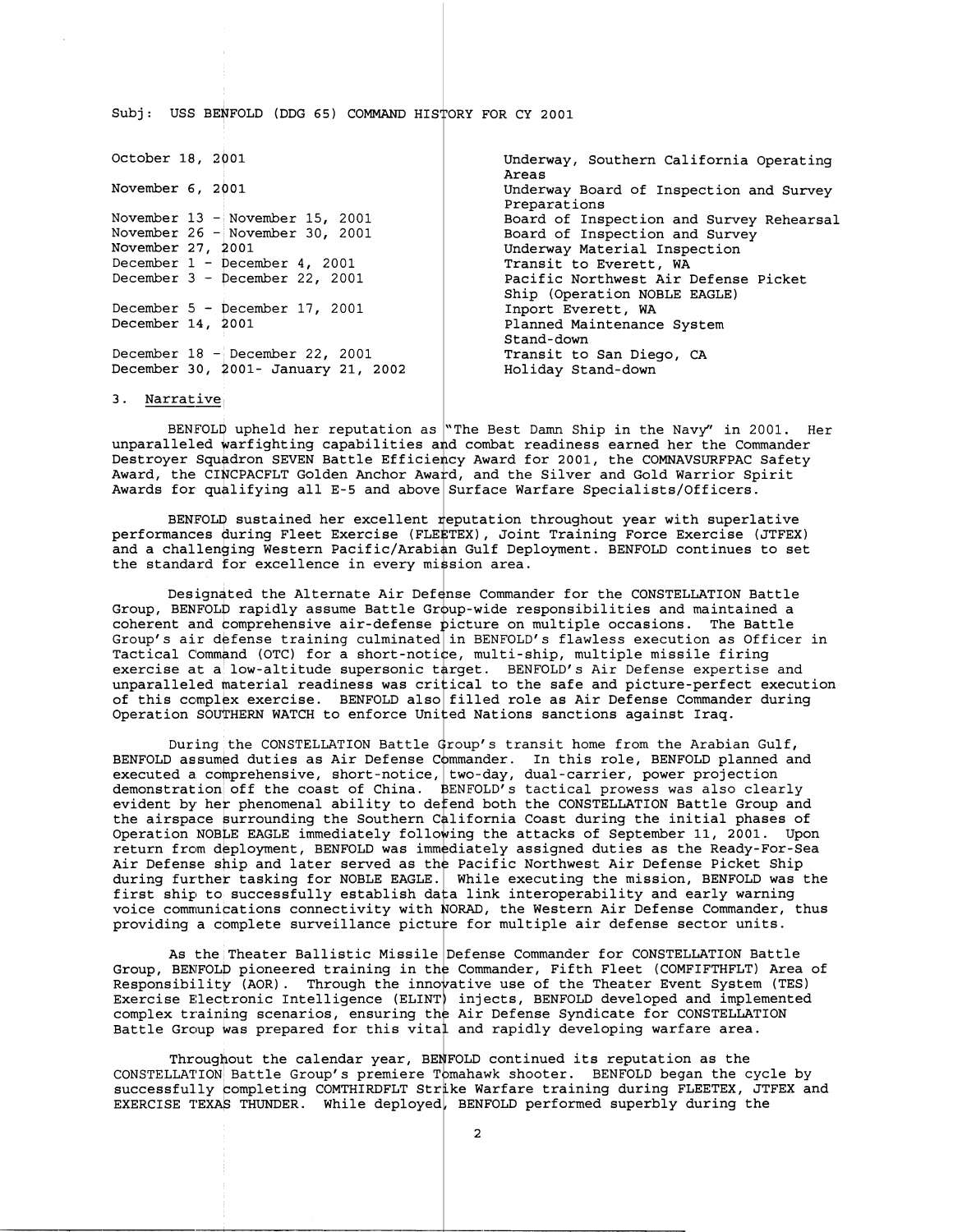Subj: USS BENFOLD (DDG 65) COMMAND HISTORY FOR CY 2001

Commander, Seventh Fleet (COMSEVENTHFLT) directed Tomahawk Exercise FORTRESS RAPTOR. Acting as Alternate Tomahawk Launch Area Coordinator (ALTLAC) on multiple occasions while firing 120+ simulated training missions in the COMFIFTHFLT AOR, BENFOLD was a full up round to execute the short notice strike package response option being considered when CONSTELLATION Battle Group was extended in support of national tasking. Throughout the entire training cycle and deployment to the Arabian Gulf, BENFOLD was identified, time after time, by Commander, CONSTELLATION Battle Group as "the sharpest shooter" in the Task Force.

BENFOLD's Surface Warfare Team maintained their well-deserved reputation as ship killers during ex-JOHN PAUL JONES SINKEX. Firing more than 80 5-inch gun rounds, BENFOLD's team put her to rest on the otean floor. BENFOLD's peerless conduct of Naval Surface Fire Support (NSFS) resulted in her being selected to support the 11th Marine's Supporting Arms Coordination Exercise (SACEX). BENFOLD placed more than 200 5-inch gun rounds on target safely without incident and completed all gunnery exercises with outstanding results. Expending 700+ rounds of 5-inch ammunition, 10,000+ rounds of CIWS ammunition, three exercise torpedoes, and 23,000+ rounds of small arms ammunition, BENFOLD maintained an M-1 rating in all weapons firing proficiencies throughout the year.

The ship executed extensive and 'nnovative Maritime Interception Operations The ship executed extensive and inhovative maritime interception operations<br>(MIO) while deployed to the Arabian Gulf. BENFOLD conducted 28 boardings including<br>three non-compliant escort missions, 45+ health and comfort in (GCC) countries. Working with embarked Naval Special Warfare teams, BENFOLD was the ship of choice for MIO surge On-Scene-Commander duties. BENFOLD's aggressive and professional execution of MIO and guard ship operations enabled her to safely and effectively manage 23 diverted vessels anchored in the holding area.

During FLEETEX and JTFEX, BENFOLD's Undersea Warfare Team established themselves as the Search and Attack Unit Commander of choice by the Sea Combat Commander in displaying superb tactical prowess. The team's aggressive and skillful prosecution of augmented U.S. nuclear submarines simulating KILO and HAN Diesel Submarines resulted in multiple hours of contact time for tracking, localization and simulated attacks with Vertical Launch ASROC, over the side and LAMPS dropped torpedoes. BENFOLD flawlessly executed the complex undersea warfare exercises with SH-60B LAMPS helicopters culminating in constructive kills of all exercise targets despite significantly unfavorable acoustic conditions.

During one particular undersea warfare exercise while conducting dual-carrier operations in the South China Sea, BENF QLD's ASW Team was singularly responsible for protecting the CONSTELLATION Battle Group from opposing-force submarines. BENFOLD's team aggressively detected, localized and destroyed an opposing force LOS ANGELES class submarine, achieving an umpire ru $1$ ed kill with vertically launched ASROC before the sub was able to engage the force. pold's i<br>pup from<br>ind dest<br>iled kill<br>spokes is a comment

 $BENFOLD's$  operational superiority was only matched by her material readiness as validated by a comprehensive material assessment by the Board of Inspection and Survey (INSURV) conducted shortly after return from deployment. The ship's ability to critically assess her own material readiness resulted in a score 20% better than the fleet average for the Continuous Ship Maintenance Plan. BENFOLD also earned record setting scores of 93% and 95% in Habita pility and Supply. Area Anti-Air Warfare and Anti-Submarine Warfare Detect to Engage demonstrations were graded as 100% and 95% (INSURV) conducted shortly after return from coritically assess her own material readiness if<br>leet average for the Continuous Ship Maintena<br>setting scores of 93% and 95% in Habitability<br>Anti-Submarine Warfare Detect to Eng

BENFOLD and her crew executed every mission safely, professionally and effectively as shown by her qualifying for all Mission Area Awards and being awarded<br>the Battle "E". Retention and crew morale was just as critical and key to BENFOLD's superb performance throughout the year. The ship exceeded CNO goals for retention in effectively as shown by her qualifying for all Mission Area Awards and<br>the Battle "E". Retention and crew morale was just as critical and ke<br>superb performance throughout the year. The ship exceeded CNO goals f<br>all ranks a